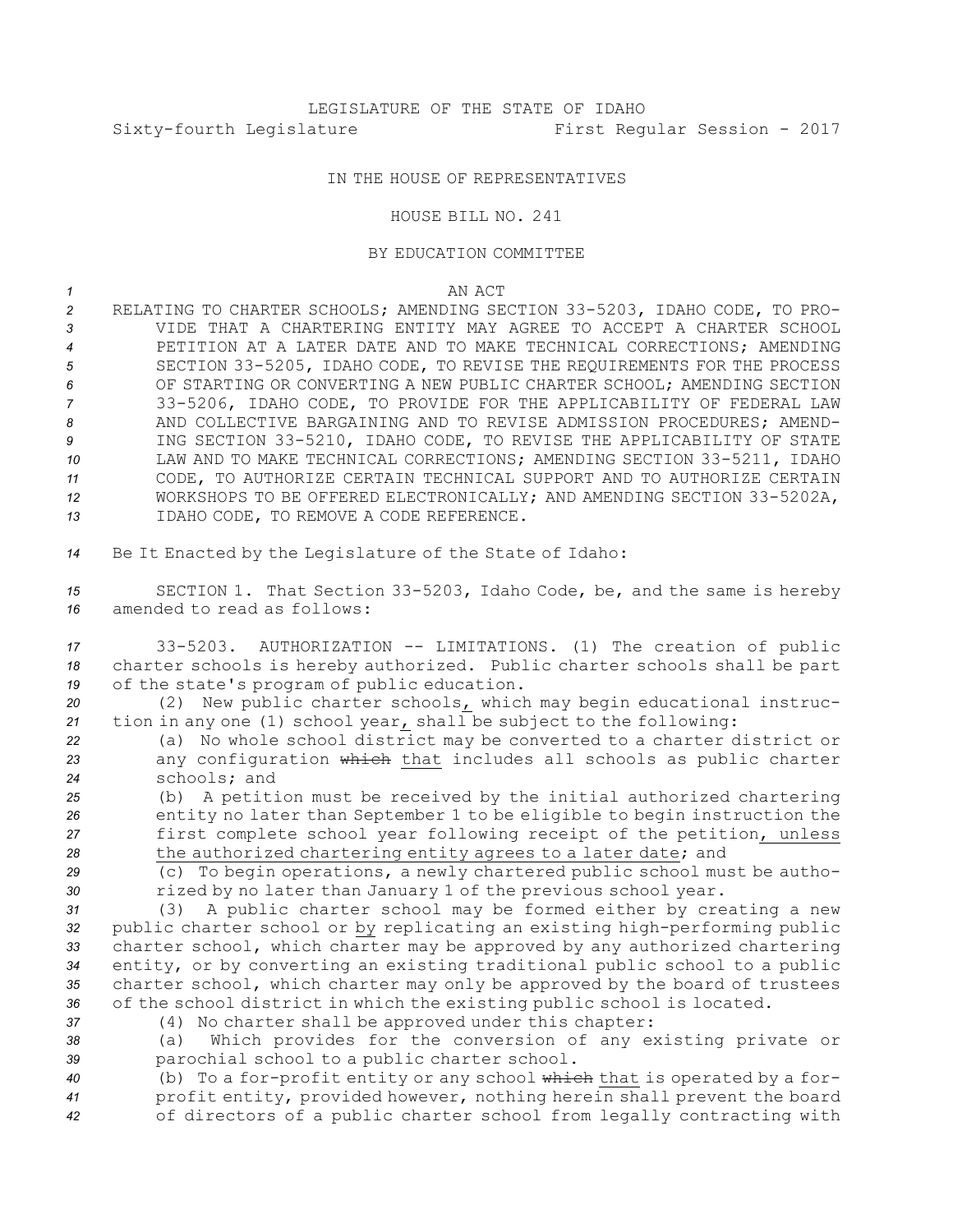1 **1** for-profit entities for the provision of products or services that aid *<sup>2</sup>* in the operation of the school.

*<sup>3</sup>* (c) By the board of trustees of <sup>a</sup> school district if the public charter *<sup>4</sup>* school's physical location is outside the boundaries of the authorizing *5* school district.

 (5) <sup>A</sup> public virtual school charter may be approved by any authorized chartering entity except <sup>a</sup> local school district board of trustees. In addi- tion, <sup>a</sup> charter may also be approved by the state board of education pursuant to section 33-5207(5)(b), Idaho Code.

*<sup>10</sup>* (6) <sup>A</sup> charter holder may not operate enterprises other than the public *11* charter schools for which it has been authorized.

*<sup>12</sup>* (7) The state board of education shall adopt rules, subject to law, to *<sup>13</sup>* establish <sup>a</sup> consistent application and review process for the approval and *<sup>14</sup>* maintenance of all public charter schools.

 (8) Each public charter school authorized by an authorized charter- ing entity other than <sup>a</sup> local school district board of trustees is hereby designated as <sup>a</sup> local education agency (LEA) as such term is defined in 34 CFR 300.28. Public charter schools chartered by the board of trustees of <sup>a</sup> school district may also be designated by the board of trustees as an LEA, with the concurrence of the public charter school board of directors. Other-wise, the public charter school shall be included in that district's LEA.

*<sup>22</sup>* SECTION 2. That Section 33-5205, Idaho Code, be, and the same is hereby *23* amended to read as follows:

 33-5205. PETITION TO ESTABLISH PUBLIC CHARTER SCHOOL. (1) Intent. Any group of persons, upon creating <sup>a</sup> nonprofit corporation pursuant to section 33-5204, Idaho Code, may petition to establish <sup>a</sup> new public charter school, or to convert an existing traditional public school to <sup>a</sup> public charter school. The purpose of the charter petition is to present the proposed pub- lic charter school's academic and operational vision and plans, demonstrate the petitioner's capacities to execute the proposed vision and plans and provide the authorized chartering entity <sup>a</sup> clear basis for assessing the applicant's plans and capacities. An approved charter petition shall not serve as the school's performance certificate.

 (a) <sup>A</sup> petition to establish <sup>a</sup> new public charter school, including <sup>a</sup> public virtual charter school, shall be signed by not fewer than thirty (30) qualified electors of the attendance area designated in the peti- tion, unless it is <sup>a</sup> petition for approval by an authorized chartering entity permitted pursuant to section 33-5202A(1)(c) or (d), Idaho Code. 39 Proof of elector qualifications shall be provided with the petition. A petition to establish <sup>a</sup> new public charter school may be submitted di- rectly to an authorized chartering entity permitted pursuant to section 33-5202A(1)(c) or (d), Idaho Code; provided however, that no such indi- vidual authorized chartering entity shall approve more than one (1) new public charter school each year within the boundaries of <sup>a</sup> single school district. Except as provided in paragraphs (a) and (c) of this sub- section, authorized chartering entities permitted pursuant to section 33-5202A(1)(c) or (d), Idaho Code, shall be governed by the same laws and rules in approving new public charter schools as the public charter school commission.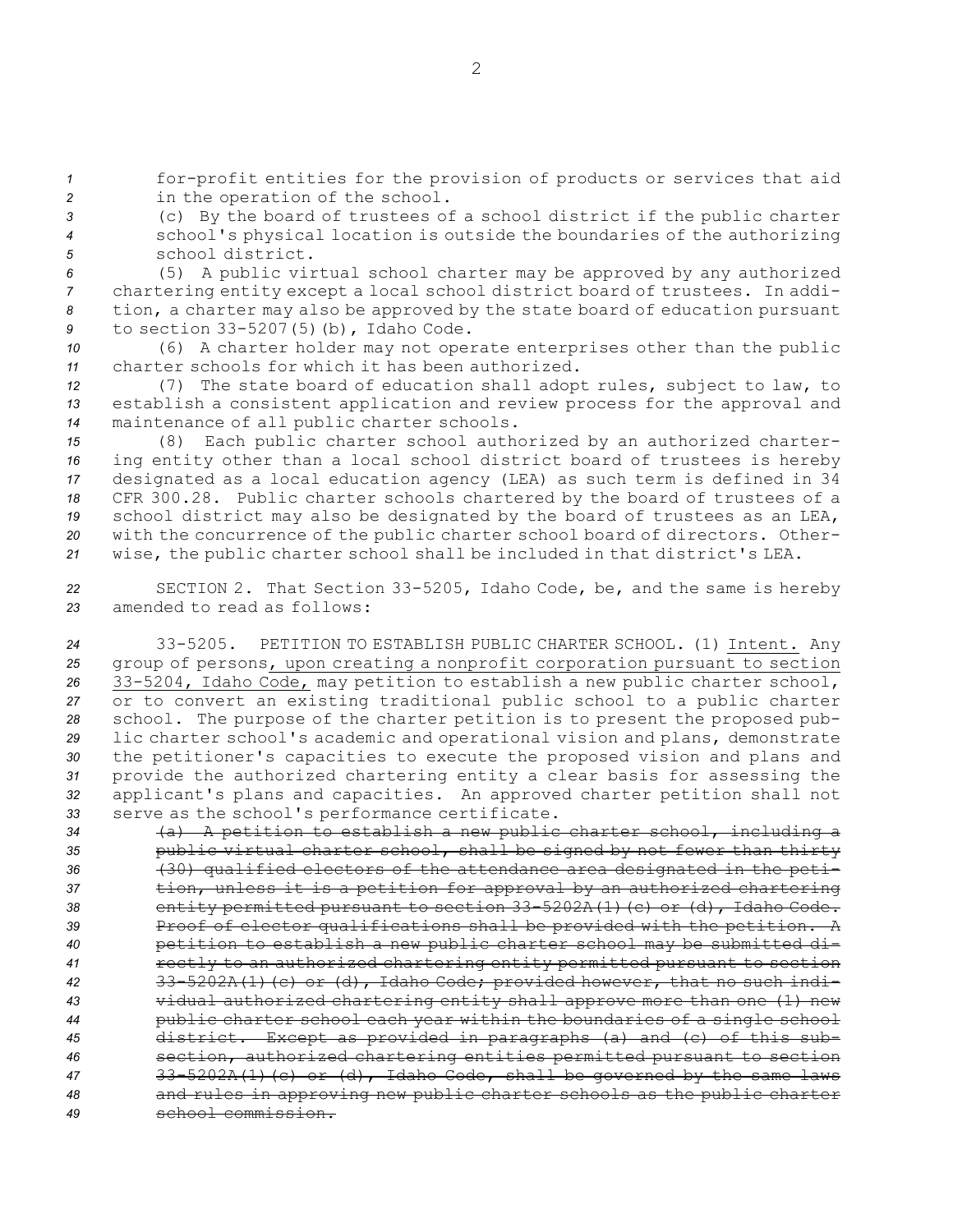(b) Except as provided in paragraph (c) of this subsection, <sup>a</sup> petition to establish <sup>a</sup> new public charter school, other than <sup>a</sup> new public vir- tual school, shall first be submitted to the local board of trustees in which the public charter school will be located. <sup>A</sup> petition shall be considered to be received by an authorized chartering entity as of the next regularly scheduled meeting of the authorized chartering entity after submission of the petition.

 (c) Petitions meeting the following conditions may be submitted di- rectly to the public charter school commission or Idaho university or college pursuant to section 33-5202A, Idaho Code: (i) <sup>a</sup> petition to es- tablish <sup>a</sup> new virtual public charter school; or (ii) <sup>a</sup> petition for <sup>a</sup> new or replication public charter school from an existing charter holder authorized by the public charter school commission or an Idaho univer- sity or college pursuant to section 33-5202A, Idaho Code. An existing charter holder authorized by the public charter school commission or an Idaho university or college pursuant to section 33-5202A, Idaho Code, may submit <sup>a</sup> petition for an additional new charter directly to its ex-isting authorizer.

 (d) The board of trustees may either: (i) consider the petition and 20 approve the charter; or (ii) consider the petition and deny the charter; or (iii) refer the petition to the public charter school commission, but such referral shall not be made until the local board has documented its due diligence in considering the petition. Such documentation shall be submitted with the petition to the public charter school commission. If the petitioners and the local board of trustees have not reached mutual agreement on the provisions of the charter, after <sup>a</sup> reasonable and good faith effort, within seventy-five (75) days from the date the charter petition is received, the petitioners may withdraw their petition from the local board of trustees and may submit their charter petition to the public charter school commission. Documentation of the reason- able and good faith effort between the petitioners and the local board of trustees must be submitted with the petition to the public charter school commission.

 (e) <sup>A</sup> petition to convert an existing traditional public school shall be submitted to the board of trustees of the district in which the school is located for review and approval. The petition shall be signed by not fewer than sixty percent (60%) of the teachers currently employed by the school district at the school to be converted, and by one (1) or more parents or guardians of not fewer than sixty percent (60%) of the students currently attending the school to be converted. Each petition submitted to convert an existing school or to establish <sup>a</sup> new charter school shall contain <sup>a</sup> copy of the articles of incorporation and the bylaws of the nonprofit corporation, which shall be deemed incorporated into the petition.

 (2) Not later than seventy-five (75) days after receiving <sup>a</sup> petition for <sup>a</sup> new or replication public charter school, the authorized chartering entity shall hold <sup>a</sup> public hearing for the purpose of discussing the provi- sions of the charter, at which time the authorized chartering entity shall consider the merits of the petition and the level of employee and parental support for the petition. In the case of <sup>a</sup> petition submitted to the public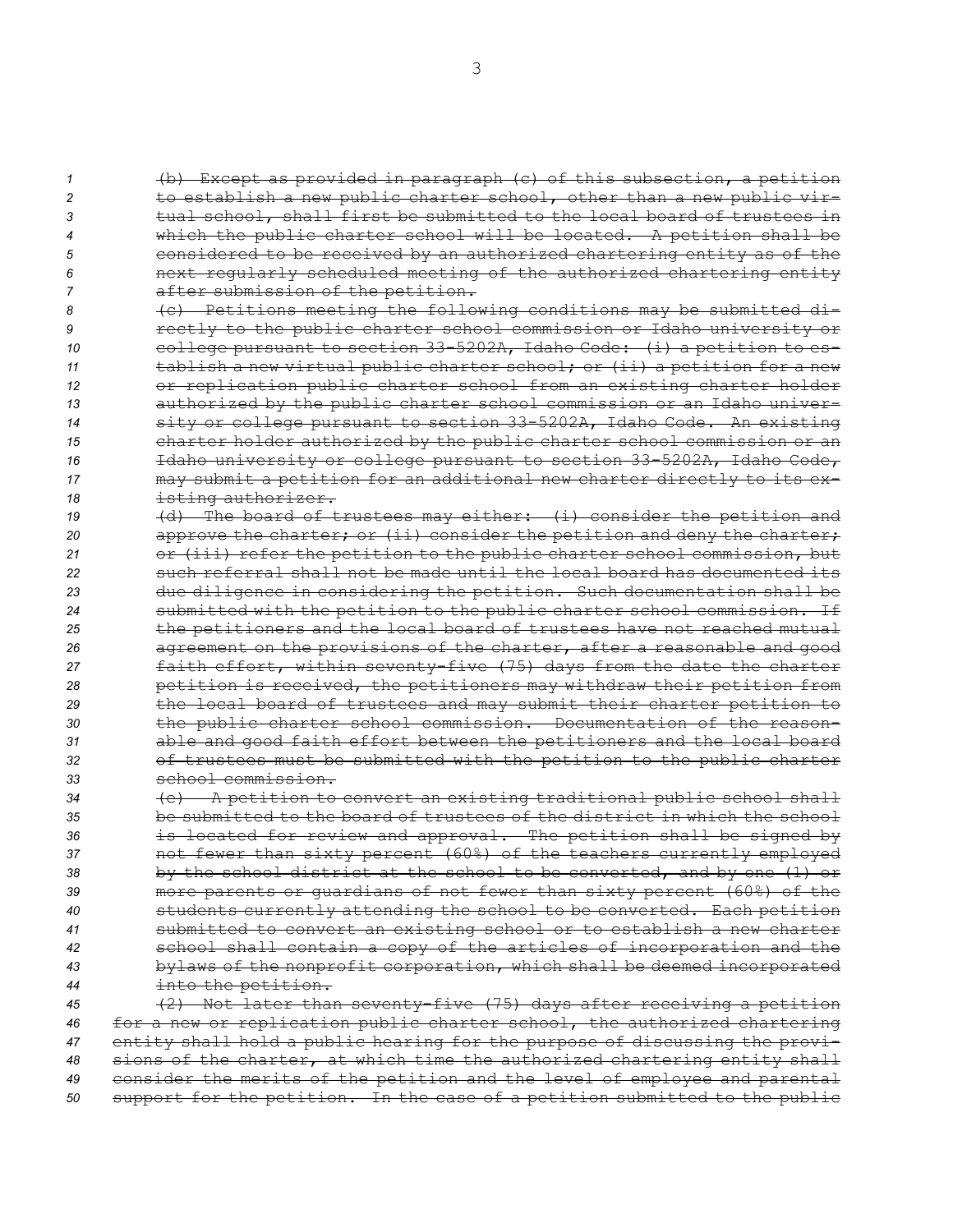charter school commission, such public hearing must be not later than sev- enty-five (75) days after receipt of the petition, which may be extended for an additional specified period of time if both parties agree to an extension. Such agreement shall be established in writing and signed by representatives of both parties.

- *<sup>6</sup>* (a) In the case of <sup>a</sup> petition for <sup>a</sup> public virtual charter school, if *<sup>7</sup>* the primary attendance area described in the petition of <sup>a</sup> proposed pub-*8* lic virtual charter school extends within the boundaries of five (5) or *<sup>9</sup>* fewer local school districts, the prospective authorizer shall provide *<sup>10</sup>* notice in writing of the public hearing no less than thirty (30) days *<sup>11</sup>* prior to such public hearing to those local school districts. Such pub-*<sup>12</sup>* lic hearing shall include any oral or written comments that an autho-13 **13 rized representative of the local school districts may provide regard-***<sup>14</sup>* ing the merits of the petition and any potential impacts on the school *15* districts.
- *<sup>16</sup>* (b) In the case of <sup>a</sup> petition for <sup>a</sup> non-virtual new or replication pub-17 **lic charter school submitted to the public charter school commission,** *<sup>18</sup>* the board of the district in which the proposed public charter school *<sup>19</sup>* will be physically located shall be notified of the hearing in writing *<sup>20</sup>* by the public charter school commission, no less than thirty (30) days *<sup>21</sup>* prior to the public hearing. Such public hearing shall include any oral *<sup>22</sup>* or written comments that an authorized representative of the school *<sup>23</sup>* district in which the proposed public charter school would be physi-*<sup>24</sup>* cally located may provide regarding the merits of the petition and any *<sup>25</sup>* potential impacts on the school district. The hearing shall include *<sup>26</sup>* any oral or written comments that petitioners may provide regarding *<sup>27</sup>* any potential impacts on such school district. If the school district *<sup>28</sup>* chooses not to provide any oral or written comments as provided for in *<sup>29</sup>* this subsection, such school district shall notify the public charter *<sup>30</sup>* school commission of such decision. This public hearing shall be an op-*<sup>31</sup>* portunity for public participation and oral presentation by the public. *<sup>32</sup>* This hearing is not <sup>a</sup> contested case hearing as described in chapter 52, *<sup>33</sup>* title 67, Idaho Code. Following review of any petition and any public *<sup>34</sup>* hearing provided for in this section, the authorized chartering entity *<sup>35</sup>* shall within seventy-five (75) days either:

36 **(i)** Approve the charter; 37 (ii) Deny the charter; or

*<sup>38</sup>* (iii) Provide <sup>a</sup> written response identifying the specific defi-39 ciencies in the petition.

 (c) If the authorized chartering entity exercises the option provided for in paragraph (b)(iii) of this subsection, then the petitioners may revise the petition and resubmit such within thirty (30) days. Within forty-five (45) days of receiving <sup>a</sup> revised petition, the authorized chartering entity shall review the revised petition and either approve or deny the petition based upon whether the petitioners have adequately addressed the specific deficiencies identified in the authorized char- tering entity's written response, or based upon any other changes made to the petition, and upon no other criteria.

*<sup>49</sup>* (3) An authorized chartering entity may approve <sup>a</sup> charter under the *<sup>50</sup>* provisions of this chapter only if it determines that the petition contains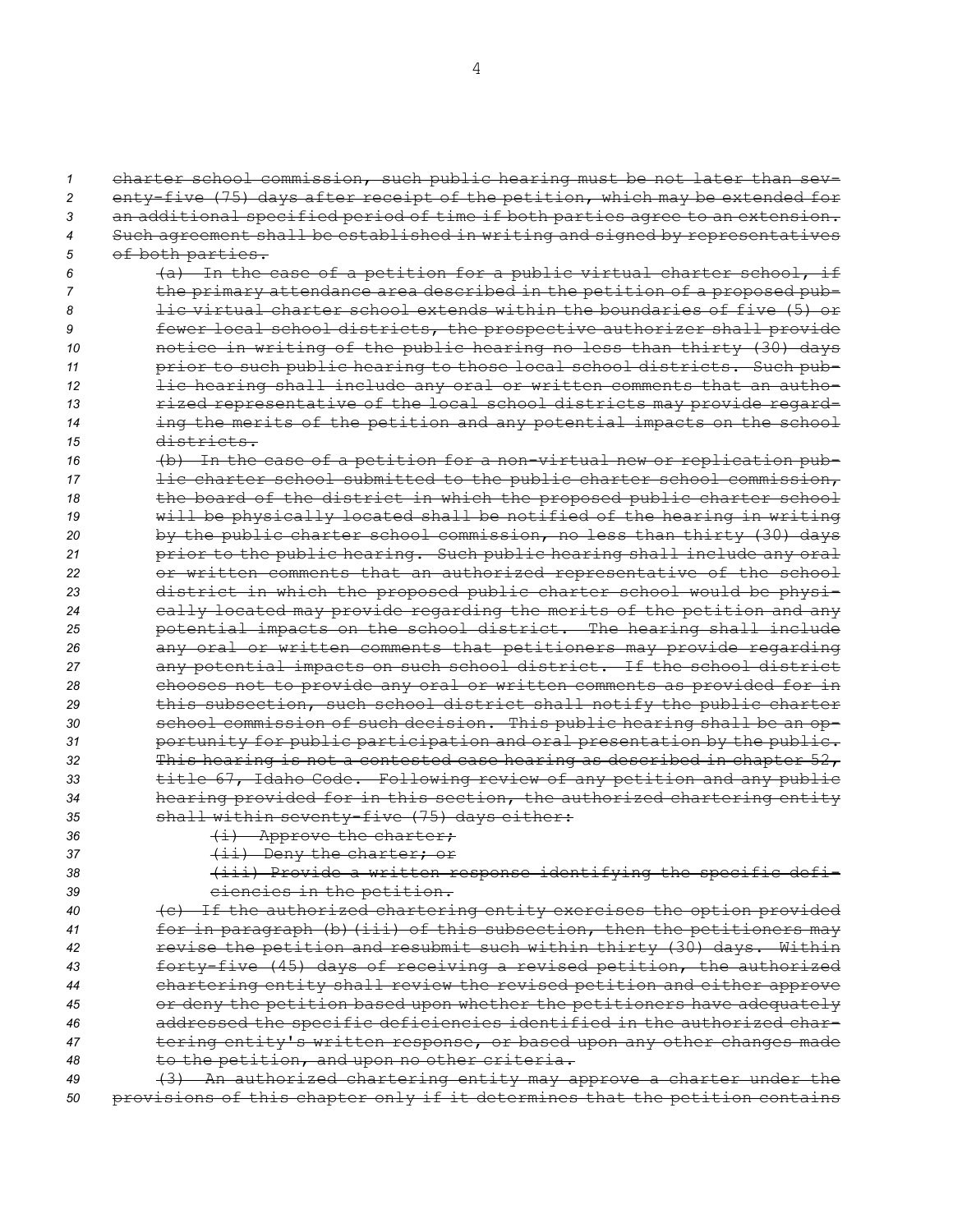the requisite signatures, the information required by subsections (4) and (5) of this section, and additional statements describing all of the follow-*<sup>3</sup>* ing: (a) The proposed educational program of the public charter school de- signed, among other things, to identify what it means to be an "educated person" in the twenty-first century, and how learning best occurs. The goals identified in the program shall include how all educational thor- oughness standards as defined in section 33-1612, Idaho Code, shall be fulfilled. (b) The measurable student educational standards identified for use by the public charter school. "Student educational standards" for the purpose of this chapter means the extent to which all students of the public charter school demonstrate they have attained the skills and knowledge specified as goals in the school's educational program. (c) The method by which student progress in meeting those student edu- cational standards is to be measured. (d) <sup>A</sup> provision by which students of the public charter school will be tested with the same standardized tests as other Idaho public school students. (e) <sup>A</sup> provision which ensures that the public charter school shall be state accredited as provided by rule of the state board of education. **12** (f) The governance structure of the public charter school including, but not limited to, the person or entity who shall be legally account- able for the operation of the public charter school, and the process to be followed by the public charter school to ensure parental involve-*26* ment. (g) The qualifications to be met by individuals employed by the pub- lic charter school. Instructional staff shall be certified teachers as provided by rule of the state board of education. (h) The procedures that the public charter school will follow to ensure the health and safety of students and staff. (i) <sup>A</sup> plan for the requirements of section 33-205, Idaho Code, for the denial of school attendance to any student who is an habitual truant, as defined in section 33-206, Idaho Code, or who is incorrigible, or whose conduct, in the judgment of the board of directors of the public charter **school, is such as to be continuously disruptive of school discipline,**  or of the instructional effectiveness of the school, or whose presence in <sup>a</sup> public charter school is detrimental to the health and safety of other pupils, or who has been expelled from another school district in this state or any other state. (j) The primary attendance area of the charter school, which shall be composed of <sup>a</sup> compact and contiguous area. For the purposes of this sec- tion, if services are available to students throughout the state, the state of Idaho is considered <sup>a</sup> compact and contiguous area. (k) Admission procedures, including provision for overenrollment. Such admission procedures shall provide that the initial admission pro- cedures for <sup>a</sup> new public charter school or replication public charter school, including provision for overenrollment, will be determined by lottery or other random method, except as otherwise provided herein. If initial capacity is insufficient to enroll all pupils who submit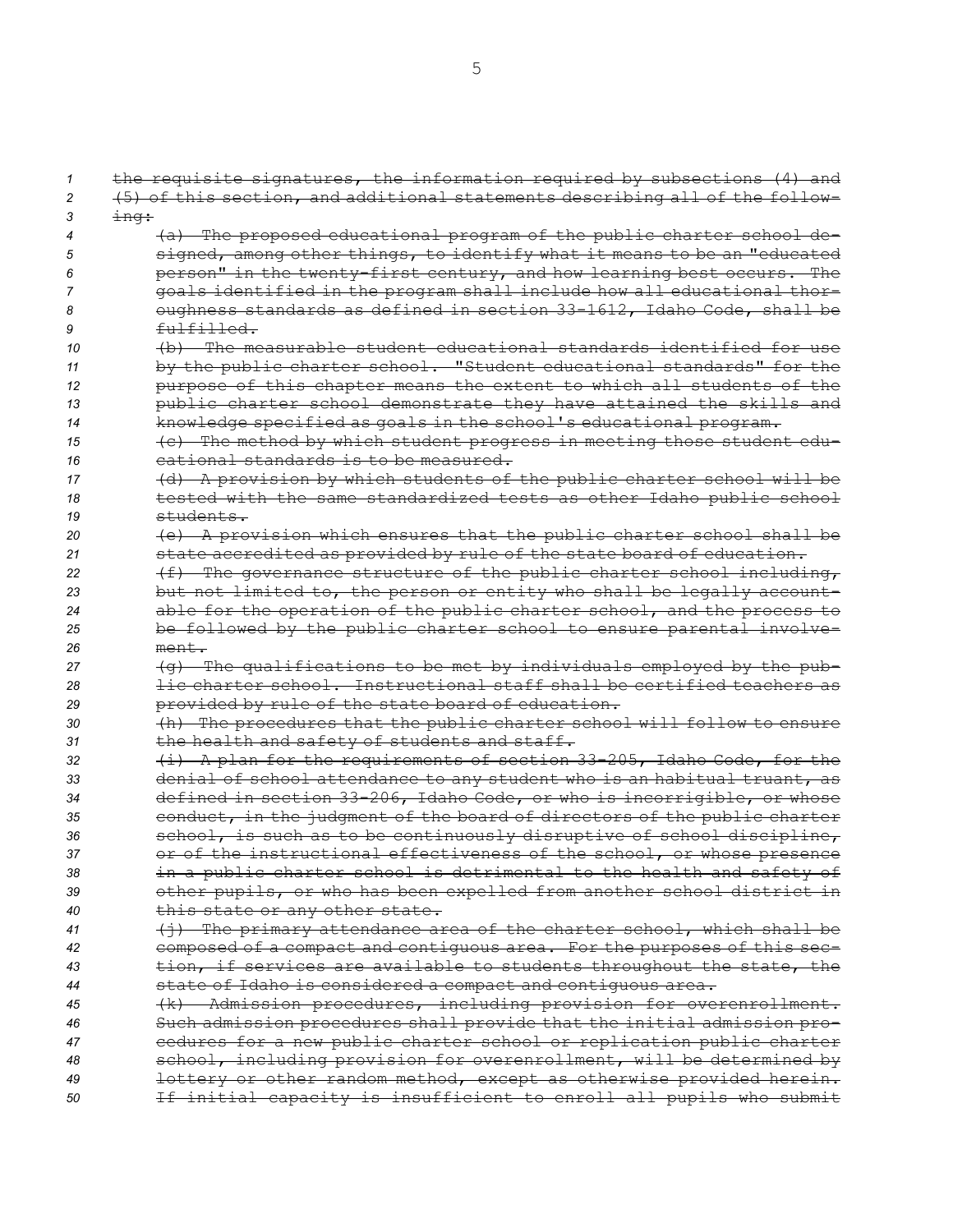<sup>a</sup> timely application, then the admission procedures may provide that preference shall be given in the following order: first, to children of founders, provided that this admission preference shall be limited to not more than ten percent (10%) of the capacity of the public charter **5** school; second, to siblings of pupils already selected by the lottery or other random method; third, to pupils seeking to transfer from an- other Idaho public charter school at which they have been enrolled for at least one (1) year, provided that this admission preference shall be subject to an existing written agreement for such preference between **the subject charter schools; fourth, to students residing within the primary attendance area of the public charter school; and fifth, by an**  equitable selection process such as <sup>a</sup> lottery or other random method. If so stated in its petition, <sup>a</sup> new public charter school or replication public charter school may include the children of full-time employees of the public charter school within the first priority group subject to the limitations therein. Otherwise, such children shall be included in the highest priority group for which they would otherwise be eligible. 18 18 If capacity is insufficient to enroll all pupils who submit a timely application for subsequent school terms, then the admission procedures may provide that preference shall be given in the following order: first, to pupils returning to the public charter school in the second or any subsequent year of its operation; second, to children of founders, provided that this admission preference shall be limited to not more than ten percent (10%) of the capacity of the public charter school; third, to siblings of pupils already enrolled in the public charter school; fourth, to pupils seeking to transfer from another Idaho pub- lic charter school at which they have been enrolled for at least one (1) year, provided that this admission preference shall be subject to an existing written agreement for such preference between the subject charter schools; fifth, to students residing within the primary at- tendance area of the public charter school; and sixth, by an equitable selection process such as <sup>a</sup> lottery or other random method. There shall be no carryover from year to year of the list maintained to fill vacan- cies. <sup>A</sup> new lottery shall be conducted each year to fill vacancies which become available. If so stated in its petition, <sup>a</sup> public charter school may include the following children within the second priority group subject to the limitations therein: (i) The children of full-time employees of the public charter 39 school; (ii) Children who previously attended the public charter school within the previous three (3) school years, but who withdrew as <sup>a</sup> result of the relocation of <sup>a</sup> parent or guardian due to an academic

*<sup>43</sup>* sabbatical, employer or military transfer or reassignment.

*<sup>44</sup>* Otherwise, such children shall be included in the highest priority *<sup>45</sup>* group for which they would otherwise be eligible.

*<sup>46</sup>* (l) The manner in which annual audits of the financial operations of the *<sup>47</sup>* public charter school are to be conducted.

*<sup>48</sup>* (m) The disciplinary procedures that the public charter school will *<sup>49</sup>* utilize, including the procedure by which students may be suspended,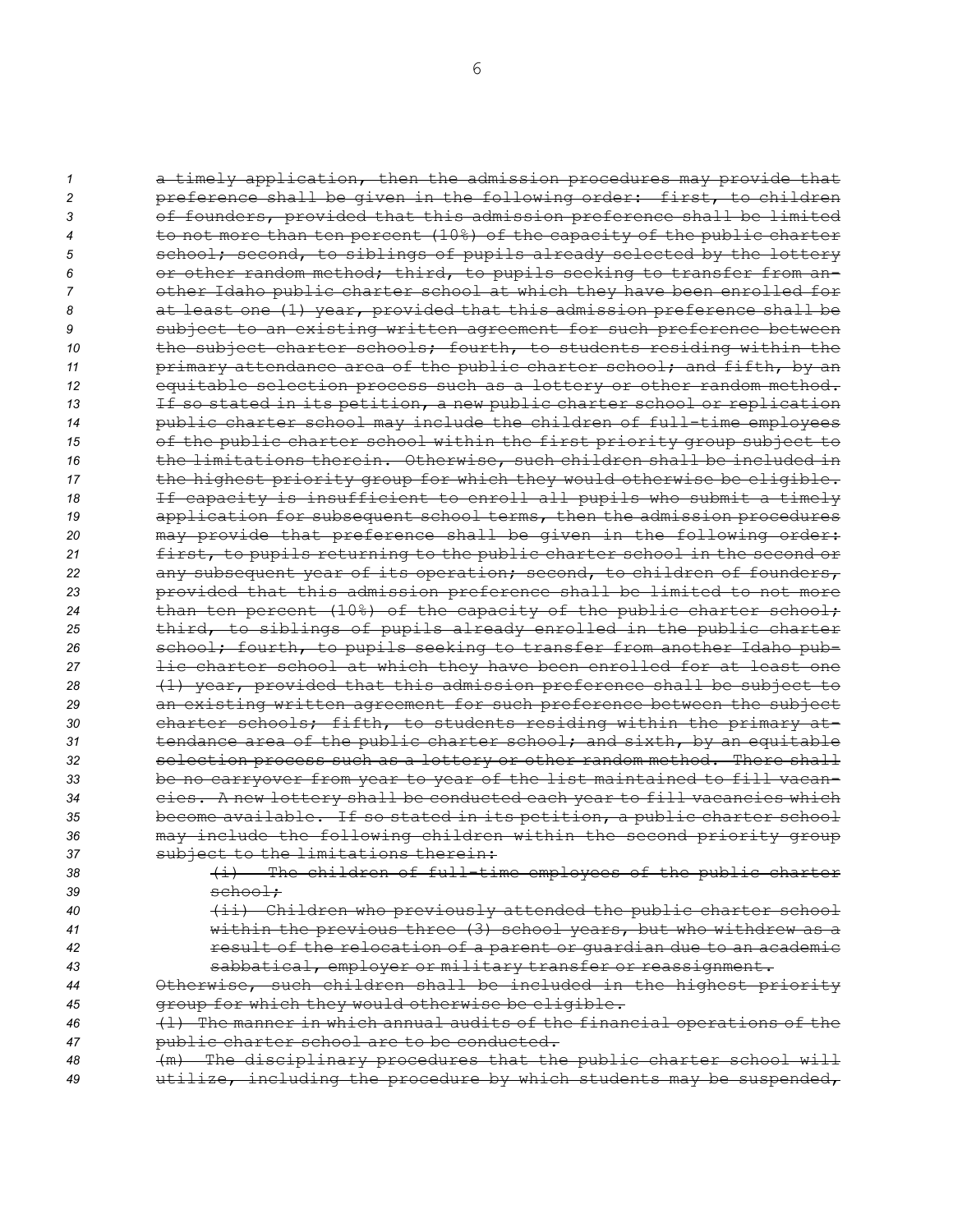| 1  | expelled and reenrolled, and the procedures required by section 33-210,       |
|----|-------------------------------------------------------------------------------|
| 2  | Idaho Code.                                                                   |
| 3  | (n) A provision which ensures that all staff members of the public char-      |
| 4  | ter school will be covered by the public employee retirement system,          |
| 5  | federal social security, unemployment insurance, worker's compensa-           |
| 6  | tion insurance, and health insurance.                                         |
| 7  | (o) If the public charter school is a conversion of an existing tradi-        |
| 8  | tional public school, the public school attendance alternative for stu-       |
| 9  | dents residing within the school district who choose not to attend the        |
| 10 | public charter school.                                                        |
| 11 | (p) A description of the transfer rights of any employee choosing to          |
| 12 | work in a public charter school that is approved by the board of trustees     |
| 13 | of a school district, and the rights of such employees to return to any       |
| 14 | noncharter school in the same school district after employment at such        |
| 15 | charter school.                                                               |
| 16 | $(q)$ A provision which ensures that the staff of the public charter          |
| 17 | school shall be considered a separate unit for purposes of collective         |
| 18 | bargaining.                                                                   |
| 19 | (r) The manner by which special education services will be provided to        |
| 20 | students with disabilities who are eligible pursuant to the federal in-       |
| 21 | dividuals with disabilities education act, including disciplinary pro-        |
| 22 | cedures for these students.                                                   |
| 23 | (s) A plan for working with parents who have students who are dually en-      |
| 24 | rolled pursuant to section 33-203, Idaho Code.                                |
| 25 | (t) The process by which the citizens in the primary attendance area          |
| 26 | shall be made aware of the enrollment opportunities of the public char-       |
| 27 | ter school.                                                                   |
| 28 | (u) A proposal for transportation services including estimated first          |
| 29 | year costs.                                                                   |
| 30 | (v) A plan for termination of the charter by the board of directors, to       |
| 31 | <del>include:</del>                                                           |
| 32 | (i) Identification of who is responsible for dissolution of the               |
| 33 | charter school:                                                               |
| 34 | (ii) A description of how payment to creditors will be handled;               |
| 35 | (iii) A procedure for transferring all records of students with               |
| 36 | notice to parents of how to request a transfer of student records             |
| 37 | to a specific school; and                                                     |
| 38 | (iv) A plan for the disposal of the public charter school's as-               |
| 39 | sets.                                                                         |
| 40 | (4) An authorized chartering entity, except for a school district board       |
| 41 | of trustees, may approve a charter for a public virtual school under the pro- |
| 42 | visions of this chapter only if it determines that the petition contains the  |
| 43 | requirements of subsections (3) and (5) of this section and the additional    |
| 44 | statements describing the following:                                          |
| 45 | (a) The learning management system by which courses will be delivered;        |
| 46 | (b) The role of the online teacher, including the consistent availabil-       |
| 47 | ity of the teacher to provide quidance around course material, methods        |
| 48 | of individualized learning in the online course and the means by which        |
| 49 | student work will be assessed;                                                |
|    |                                                                               |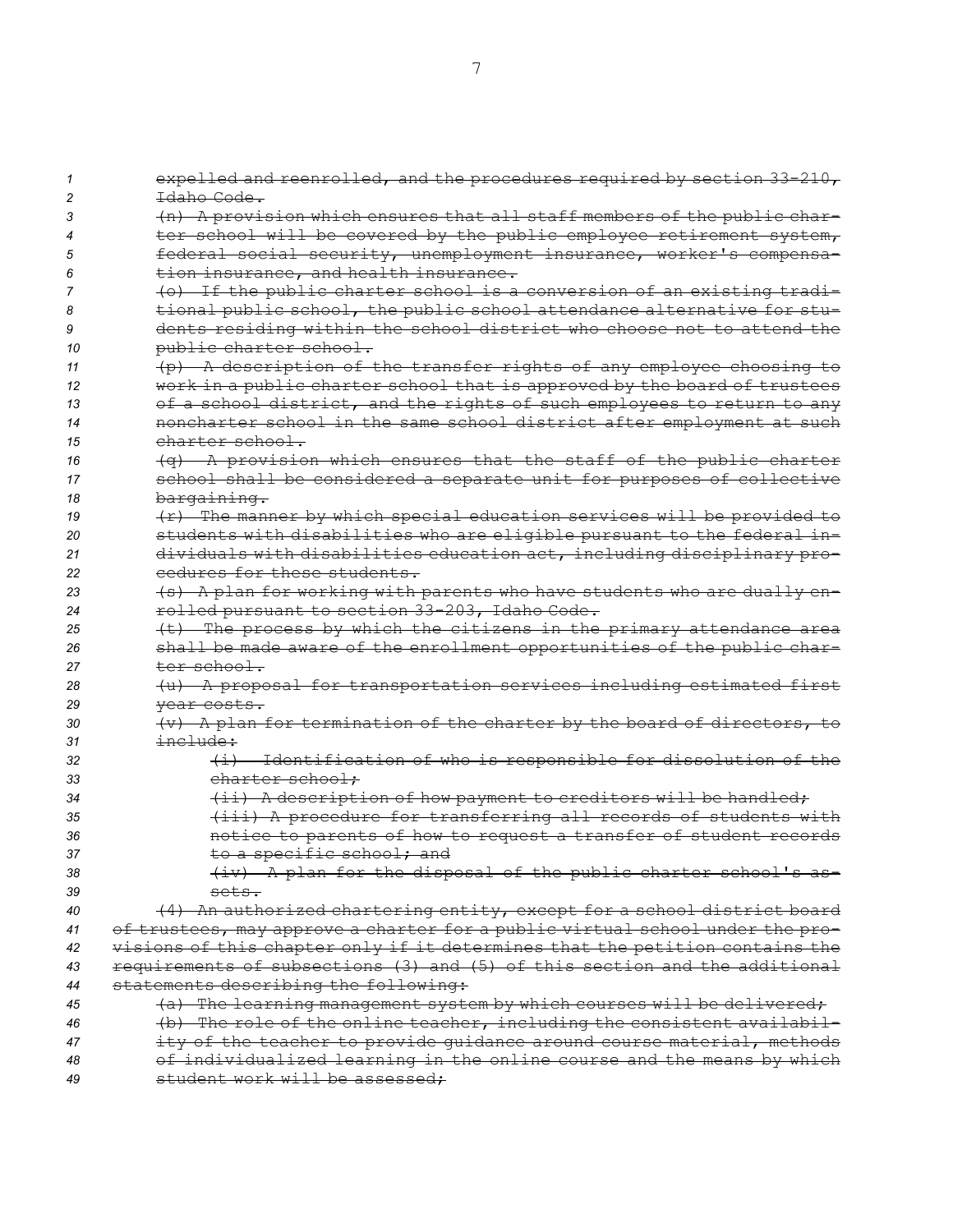| 1              | (c) A plan for the provision of professional development specific to          |
|----------------|-------------------------------------------------------------------------------|
| $\overline{c}$ | the public virtual school environment;                                        |
| 3              | (d) The means by which public virtual school students will receive            |
| 4              | appropriate teacher-to-student interaction, including timely and fre-         |
| 5              | quent feedback about student progress;                                        |
| 6              | (e) The means by which the public virtual school will verify student at-      |
| 7              | tendance and award course credit. Attendance at public virtual schools        |
| 8              | shall focus primarily on coursework and activities that are correlated        |
| 9              | to the Idaho state thoroughness standards;                                    |
| 10             | (f) A plan for the provision of technical support relevant to the deliv-      |
| 11             | ery of online courses;                                                        |
| 12             | (g) The means by which the public virtual school will provide opportu-        |
| 13             | nity for student-to-student interaction; and                                  |
| 14             | (h) A plan for ensuring equal access to all students, including the pro-      |
| 15             | vision of necessary hardware, software and internet connectivity re-          |
| 16             | quired for participation in online coursework.                                |
| 17             | (5) The petitioner shall provide information regarding the proposed           |
| 18             | operation and potential effects of the public charter school including, but   |
| 19             | not limited to, the facilities to be utilized by the public charter school,   |
| 20             | the manner in which administrative services of the public charter school      |
| 21             | are to be provided and the potential civil liability effects upon the public  |
| 22             | charter school and upon the authorized chartering entity.                     |
| 23             | (6) An initial charter, if approved, shall be granted for a term of           |
| 24             | three (3) operating years. This term shall commence on the public charter     |
| 25             | school's first day of operation.                                              |
| 26             | (2) New Public Charter School Petition. Except for a petition to estab-       |
| 27             | lish a new virtual school, which shall follow subsection (6) of this section, |
| 28             | or to convert an existing traditional public school, which shall follow sub-  |
| 29             | section (7) of this section, a petition to establish a new public charter     |
| 30             | school shall follow the process set forth in subsections (3) through (5) of   |
| 31             | this section.                                                                 |
| 32             | (3) Application.                                                              |
| 33             | (a) The state board of education, by rule, shall develop an application       |
| 34             | to establish a new public charter school which, when submitted by peti-       |
| 35             | tioners, shall constitute the public charter school's completed peti-         |
| 36             | tion. The application is not intended to be exhaustive, but shall re-         |
| 37             | quire petitioners to provide descriptions of the following key features       |
| 38             | of the prospective public charter school:                                     |
| 39             | (i) Educational program, including student academic proficiency               |
| 40             | and growth standards and measurement methods and any mission-spe-             |
| 41             | cific standards that may be unique to the school;                             |
| 42             | (ii) Financial and facilities plan;                                           |
| 43             | (iii) Board capacity and governance structure; and                            |
| 44             | (iv) Student demand and primary attendance area.                              |
| 45             | A minimum of two (2) weeks prior to submitting the completed<br>(b)           |
| 46             | petition to an authorized chartering entity described in section              |
| 47             | 33-5202A(1), Idaho Code, petitioners shall send a letter and a copy           |
| 48             | of the completed petition to the superintendent of each district that         |
| 49             | overlaps the proposed public charter school's primary attendance area.        |
| 50             | The purpose of the letter is to inform the superintendent that petition-      |
|                |                                                                               |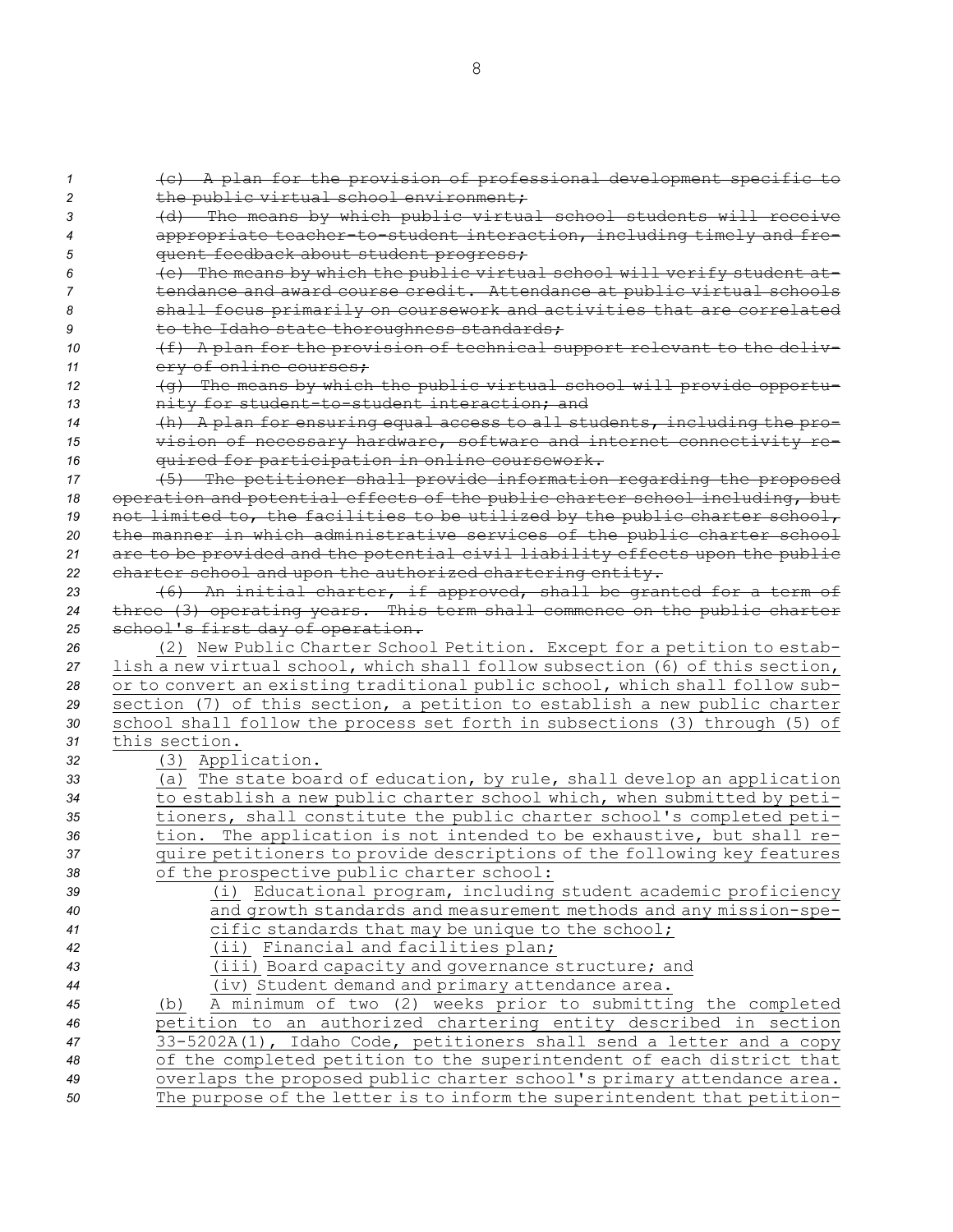| $\boldsymbol{\mathcal{I}}$ | ers are seeking an authorizer, and to offer to attend a district board of                                                                                 |
|----------------------------|-----------------------------------------------------------------------------------------------------------------------------------------------------------|
| 2                          | trustees meeting, if the superintendent so requests.                                                                                                      |
| 3                          | (c) A minimum of two (2) weeks after sending the letter and copy of the                                                                                   |
| 4                          | completed petition pursuant to paragraph (b) of this subsection, pe-                                                                                      |
| 5                          | titioners may submit the completed petition to an authorized charter-                                                                                     |
| 6                          | ing entity pursuant to section 33-5202A(1), Idaho Code. Upon receipt                                                                                      |
| $\overline{7}$             | of the completed petition, which may be received electronically, rep-                                                                                     |
| $\pmb{8}$                  | resentatives of the authorized chartering entity shall review, and may                                                                                    |
| 9                          | contract with a third party or other government agency to assist in re-                                                                                   |
| 10                         | viewing, the petition. If necessary, representatives of the authorized                                                                                    |
| 11                         | chartering entity may request from petitioners limited additional in-                                                                                     |
| 12                         | formation necessary to clarify the contents of the completed petition.                                                                                    |
| 13                         | Any subsequent change to the completed petition will comprise the re-                                                                                     |
| $14\,$                     | vised petition.                                                                                                                                           |
| 15                         | (4) Hearing. If the authorized chartering entity is the public char-                                                                                      |
| 16                         | ter school commission, within ten (10) weeks of receiving a revised petition                                                                              |
| 17                         | and not later than twelve (12) weeks after receiving the completed petition,                                                                              |
| 18                         | commission staff shall provide commissioners with a written recommendation                                                                                |
| 19                         | that the commission either approve, deny or grant conditional approval of<br>the petition. Concurrently, the commission staff shall provide a copy of the |
| 20<br>21                   | recommendation to petitioners, along with a notice of a hearing date, and                                                                                 |
| 22                         | shall notify the district in which the proposed charter school will be phys-                                                                              |
| 23                         | ically located of the opportunity to submit written comments or to testify                                                                                |
| 24                         | at the hearing. Petitioners may testify to support or refute the recommen-                                                                                |
| 25                         | dation. If the authorized chartering entity is other than the public charter                                                                              |
| 26                         | school commission, it may develop its own hearing process.                                                                                                |
| 27                         | Petition Decision. If the authorized chartering entity approves<br>(5)                                                                                    |
| 28                         | the petition, the parties shall negotiate the terms of the performance                                                                                    |
| 29                         | certificate pursuant to section 33-5205B, Idaho Code. If the authorized                                                                                   |
| $30\,$                     | chartering entity grants conditional approval, the conditions may be con-                                                                                 |
| 31                         | sidered reasonable pre-opening requirements or conditions pursuant to                                                                                     |
| 32                         | section 33-5206, Idaho Code, or may be added to the charter upon agreement of                                                                             |
| 33                         | petitioners and the authorized chartering entity. Nothing in this section                                                                                 |
| 34                         | shall prevent a petitioner from bringing a new petition for a public charter                                                                              |
| 35                         | school at a later time.                                                                                                                                   |
| 36                         | (6) Virtual Schools.                                                                                                                                      |
| 37                         | (a) In the case of a petition for a public virtual charter school, if                                                                                     |
| 38                         | the primary attendance area described in the petition of a proposed pub-                                                                                  |
| 39                         | lic virtual charter school extends within the boundaries of five (5) or                                                                                   |
| 40                         | fewer local school districts, the prospective authorizer shall provide                                                                                    |
| 41                         | notice in writing to those local school districts of the public hear-                                                                                     |
| 42                         | ing no less than thirty (30) days prior to the public hearing. The pub-                                                                                   |
| 43                         | lic hearing shall include any oral or written comments that an autho-                                                                                     |
| 44                         | rized representative of the local school districts may provide regard-                                                                                    |
| 45                         | ing the merits of the petition and any potential impacts on the school                                                                                    |
| 46                         | districts.                                                                                                                                                |
| 47                         | (b) An authorized chartering entity, except for a school district board                                                                                   |
| 48                         | of trustees, may approve a charter for a public virtual school under the                                                                                  |
| 49                         | provisions of this chapter only if it determines that the petition con-                                                                                   |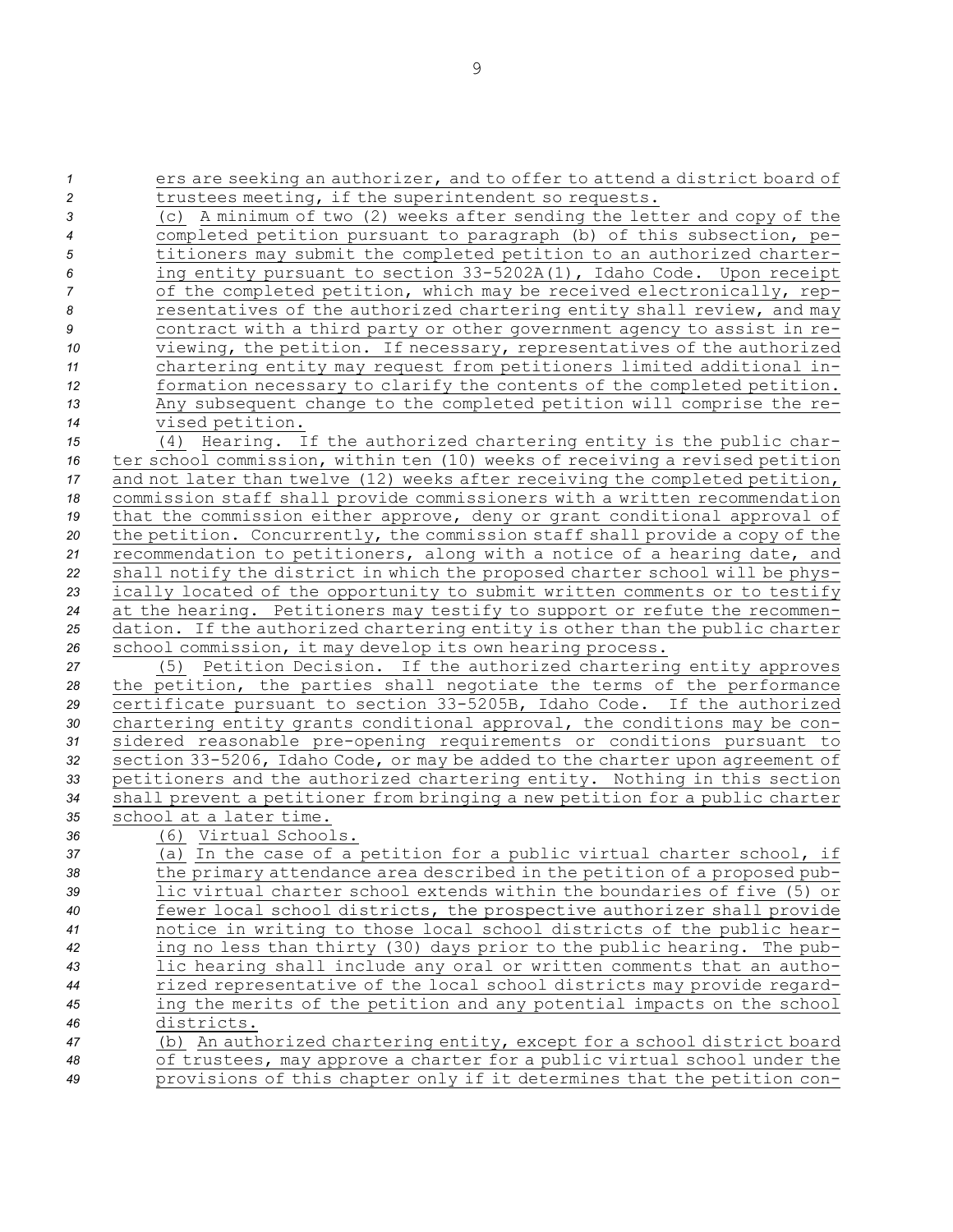tains the requirements of subsection (2) of this section and the addi- tional statements describing the following: (i) The learning management system by which courses will be de-*4* livered; (ii) The role of the online teacher, including the consistent availability of the teacher to provide guidance around course ma- terial, methods of individualized learning in the online course **and the means by which student work will be assessed;**  (iii) <sup>A</sup> plan for the provision of professional development spe- cific to the public virtual school environment; (iv) The means by which public virtual school students will receive appropriate teacher-to-student interaction, including 13 timely and frequent feedback about student progress; (v) The means by which the public virtual school will ver- ify student attendance and award course credit. Attendance at public virtual schools shall focus primarily on coursework and activities that are correlated to the Idaho state thoroughness standards; (vi) <sup>A</sup> plan for the provision of technical support relevant to the delivery of online courses; (vii) The means by which the public virtual school will provide opportunity for student-to-student interaction; and (viii) <sup>A</sup> plan for ensuring equal access for all students, includ- ing the provision of necessary hardware, software and internet connectivity required for participation in online coursework. (7) Conversion Charter Schools. <sup>A</sup> petition to convert an existing tra- ditional public school shall be submitted to the board of trustees of the district in which the school is located for review and approval. The pe- tition shall be signed by not less than sixty percent (60%) of the teachers currently employed by the school district at the school to be converted, and by one (1) or more parents or guardians of not less than sixty percent (60%) of the students currently attending the school to be converted. Each peti- tion submitted to convert an existing school or to establish <sup>a</sup> new charter school shall contain <sup>a</sup> copy of the articles of incorporation and the bylaws of the nonprofit corporation, which shall be deemed incorporated into the petition. (8) Term. An initial charter, if approved, shall be granted for <sup>a</sup> term of five (5) operating years. This term shall commence on July 1 preceding the public charter school's first year of operation.

*<sup>40</sup>* SECTION 3. That Section 33-5206, Idaho Code, be, and the same is hereby *41* amended to read as follows:

 33-5206. REQUIREMENTS AND PROHIBITIONS UPON APPROVAL OF A PUBLIC CHARTER SCHOOL. (1) In addition to any other requirements imposed in this chapter, <sup>a</sup> public charter school shall be nonsectarian in its programs, affiliations, admission policies, employment practices, and all other op- erations, shall not charge tuition, levy taxes or issue bonds, and shall not discriminate against any student on any basis prohibited by the federal or state constitutions or any federal, state or local law. Public charter schools shall comply with the federal individuals with disabilities edu-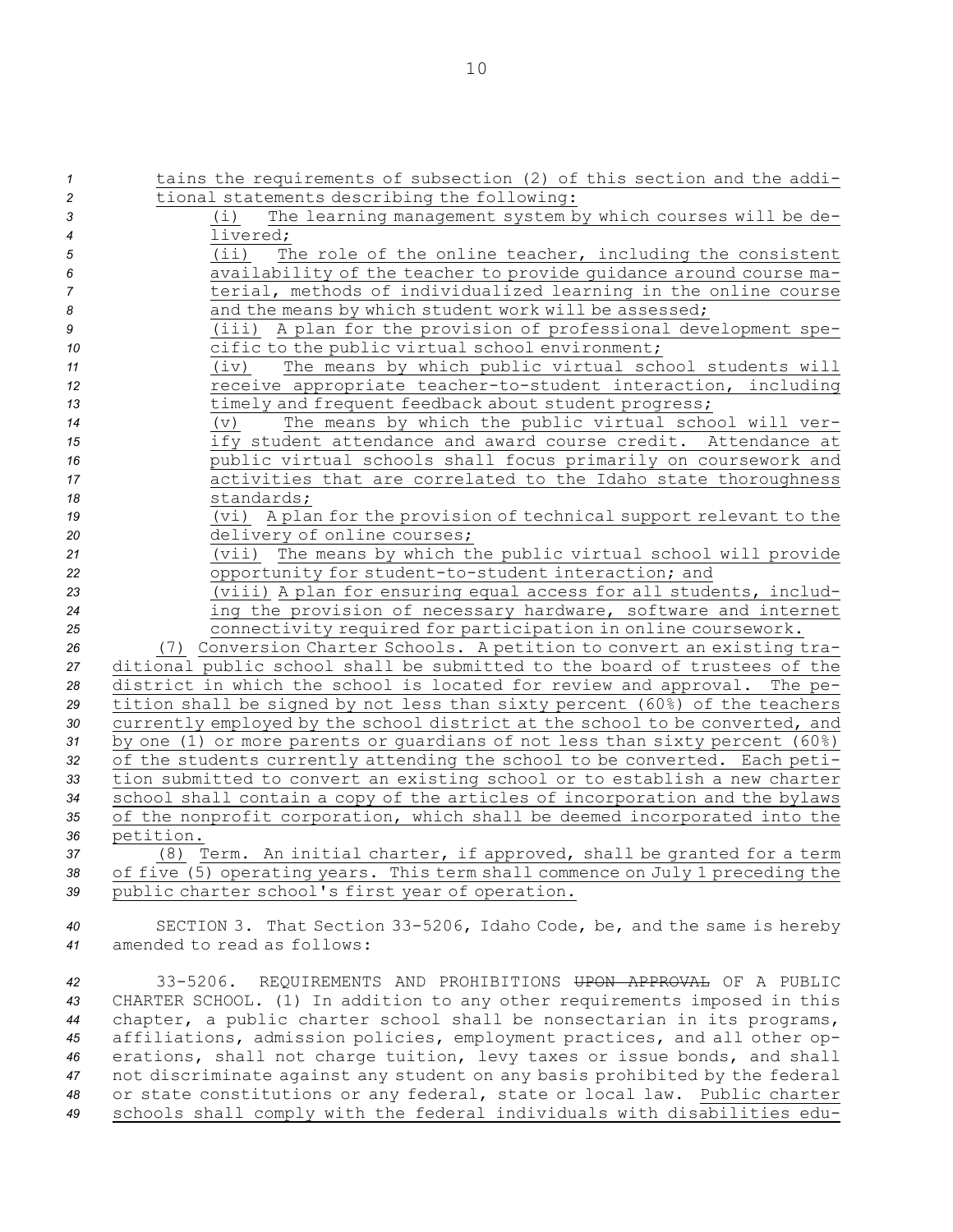cation act. Admission to <sup>a</sup> public charter school shall not be determined according to the place of residence of the student, or of the student's parent or guardian within the district, except that <sup>a</sup> new, replication or conversion public charter school established under the provisions of this chapter shall adopt and maintain <sup>a</sup> policy giving admission preference to students who reside within the contiguous and compact primary attendance area of that public charter school.

*<sup>8</sup>* (2) No board of trustees shall require any employee of the school dis-*<sup>9</sup>* trict to be involuntarily assigned to work in <sup>a</sup> public charter school.

 (3) Certified teachers in <sup>a</sup> public charter school shall be considered public school teachers. Educational experience shall accrue for service in <sup>a</sup> public charter school and such experience shall be counted by any school district for any teacher who has been employed in <sup>a</sup> public charter school. The staff of the public charter school shall be considered <sup>a</sup> separate unit for the purposes of collective bargaining.

*<sup>16</sup>* (4) Employment of charter school teachers and administrators shall be *<sup>17</sup>* on written contract conditioned upon <sup>a</sup> valid certificate being held by such *<sup>18</sup>* professional personnel at the time of entering upon the duties thereunder.

*<sup>19</sup>* (5) No board of trustees shall require any student enrolled in the *<sup>20</sup>* school district to attend <sup>a</sup> public charter school.

 (6) Authorized chartering entities may establish reasonable pre-open- ing requirements or conditions to monitor the start-up progress of newly approved public charter schools and ensure that they are prepared to open smoothly on the date agreed, and to ensure that each school meets all build- ing, health, safety, insurance and other legal requirements for school *<sup>26</sup>* opening.

 (7) Each public charter school shall annually submit the audit of the its fiscal operations as required in section 33-5205(3)(l), Idaho Code, and 29 a copy of the public charter school's accreditation report to the authorized chartering entity that approved its charter.

 (8) <sup>A</sup> public charter school or the authorized chartering entity may enter into negotiations to revise <sup>a</sup> charter or performance certificate at any time. If <sup>a</sup> public charter school petitions to revise its charter or performance certificate, the authorized chartering entity's review of the revised petition shall be limited in scope solely to the proposed revisions. Except for public charter schools authorized by <sup>a</sup> school district board of trustees, when <sup>a</sup> non-virtual public charter school submits <sup>a</sup> proposed char- ter revision to its authorized chartering entity and such revision includes <sup>a</sup> proposal to increase such public charter school's approved student enroll- ment cap by ten percent (10%) or more, the authorized chartering entity shall hold <sup>a</sup> public hearing on such petition. The authorized chartering entity shall provide the board of the local school district in which the public charter school is physically located notice in writing of such hearing no later than thirty (30) days prior to the hearing. The public hearing shall include any oral or written comments that an authorized representative of the school district in which the public charter school is physically located may provide regarding the impact of the proposed charter revision upon the school district. Such public hearing shall also include any oral or written comments that any petitioner may provide regarding the impact of the pro-posed charter revision upon such school district.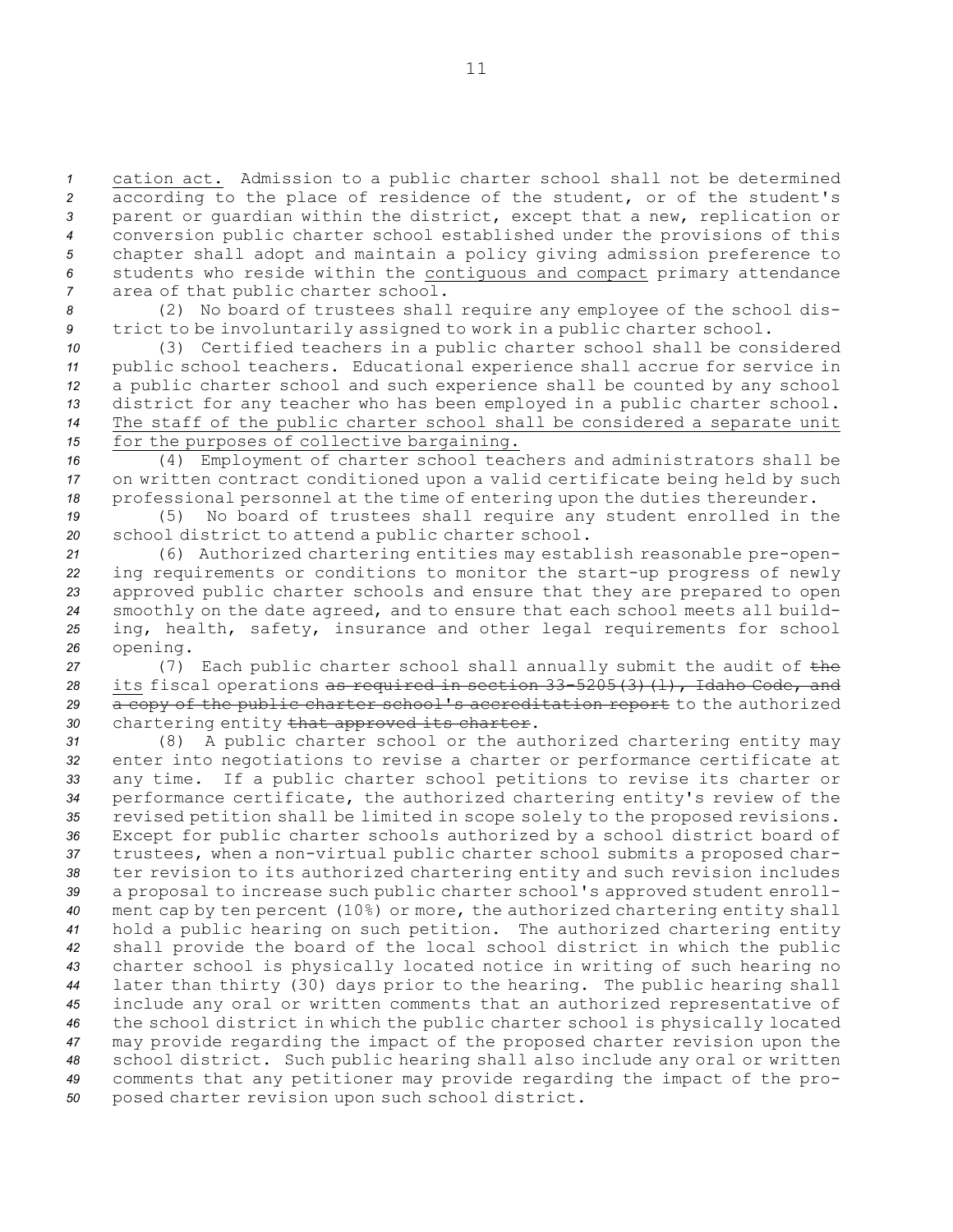(9) When <sup>a</sup> charter is nonrenewed pursuant to the provisions of section 33-5209B, Idaho Code, revoked pursuant to section 33-5209C, Idaho Code, or the board of directors of the public charter school terminates the charter, the assets of the public charter school remaining after all debts of the pub- lic charter school have been satisfied must be returned to the authorized chartering entity for distribution in accordance with applicable law.

- *<sup>7</sup>* (10) Public charter schools may contract with educational services *<sup>8</sup>* providers subject to the following provisions:
- *<sup>9</sup>* (a) Educational services providers, whether for-profit or nonprofit, *<sup>10</sup>* shall be third-party entities separate from the public charter schools *<sup>11</sup>* with which they contract. Educational services providers shall not be *<sup>12</sup>* considered governmental entities.
- *<sup>13</sup>* (b) No more than one-third (1/3) of the public charter school's board *<sup>14</sup>* membership may be comprised of nonprofit educational services provider *<sup>15</sup>* representatives. Nonprofit educational services provider repre-*<sup>16</sup>* sentatives may not be employees of the public charter school or the *<sup>17</sup>* educational services provider and may not hold office as president or *<sup>18</sup>* treasurer on the public charter school's board. For-profit educational *<sup>19</sup>* services providers may not have representatives on the public charter *20* school's board of directors.
- *<sup>21</sup>* (c) Public charter school board of director members shall annually dis-*<sup>22</sup>* close any existing and potential conflicts of interest, pecuniary or *<sup>23</sup>* otherwise, with affiliated educational services providers.
- *<sup>24</sup>* (d) Charter holders shall retain responsibility for academic, fiscal *<sup>25</sup>* and organizational operations and outcomes of the school and may not re-*<sup>26</sup>* linquish this responsibility to any other entity.
- *<sup>27</sup>* (e) Contracts must ensure that school boards retain the right to termi-*<sup>28</sup>* nate the contract for failure to meet defined performance standards.
- *<sup>29</sup>* (f) Contracts must ensure that assets purchased by educational ser-*<sup>30</sup>* vices providers on behalf of the school, using public funds, shall *<sup>31</sup>* remain assets of the school. The provisions of this paragraph shall *<sup>32</sup>* not prevent educational services providers from acquiring assets using *<sup>33</sup>* revenue acquired through management fees.
- *<sup>34</sup>* (g) Charter holders shall consult legal counsel independent of the *<sup>35</sup>* party with whom they are contracting for purposes of reviewing the *<sup>36</sup>* school's management contract and facility lease or purchase agreements *<sup>37</sup>* to ensure compliance with applicable state and federal law, including *<sup>38</sup>* requirements that state entities not enter into contracts that obligate *<sup>39</sup>* them beyond the terms of any appropriation of funds by the state legis-*40* lature.
- *<sup>41</sup>* (h) Charter holders must ensure that their facility contracts are sepa-*<sup>42</sup>* rate from any and all management contracts.
- *<sup>43</sup>* (i) Prior to approval of the charter petition indicating the school *<sup>44</sup>* board's intention to contract with an educational services provider, *<sup>45</sup>* authorized chartering entities shall conduct <sup>a</sup> thorough evaluation of *<sup>46</sup>* the academic, financial and organizational outcomes of other schools *<sup>47</sup>* that have contracted with the educational services provider and evi-*<sup>48</sup>* dence of the educational services provider's capacity to successfully *<sup>49</sup>* grow the public charter school while maintaining quality management and *<sup>50</sup>* instruction in existing schools.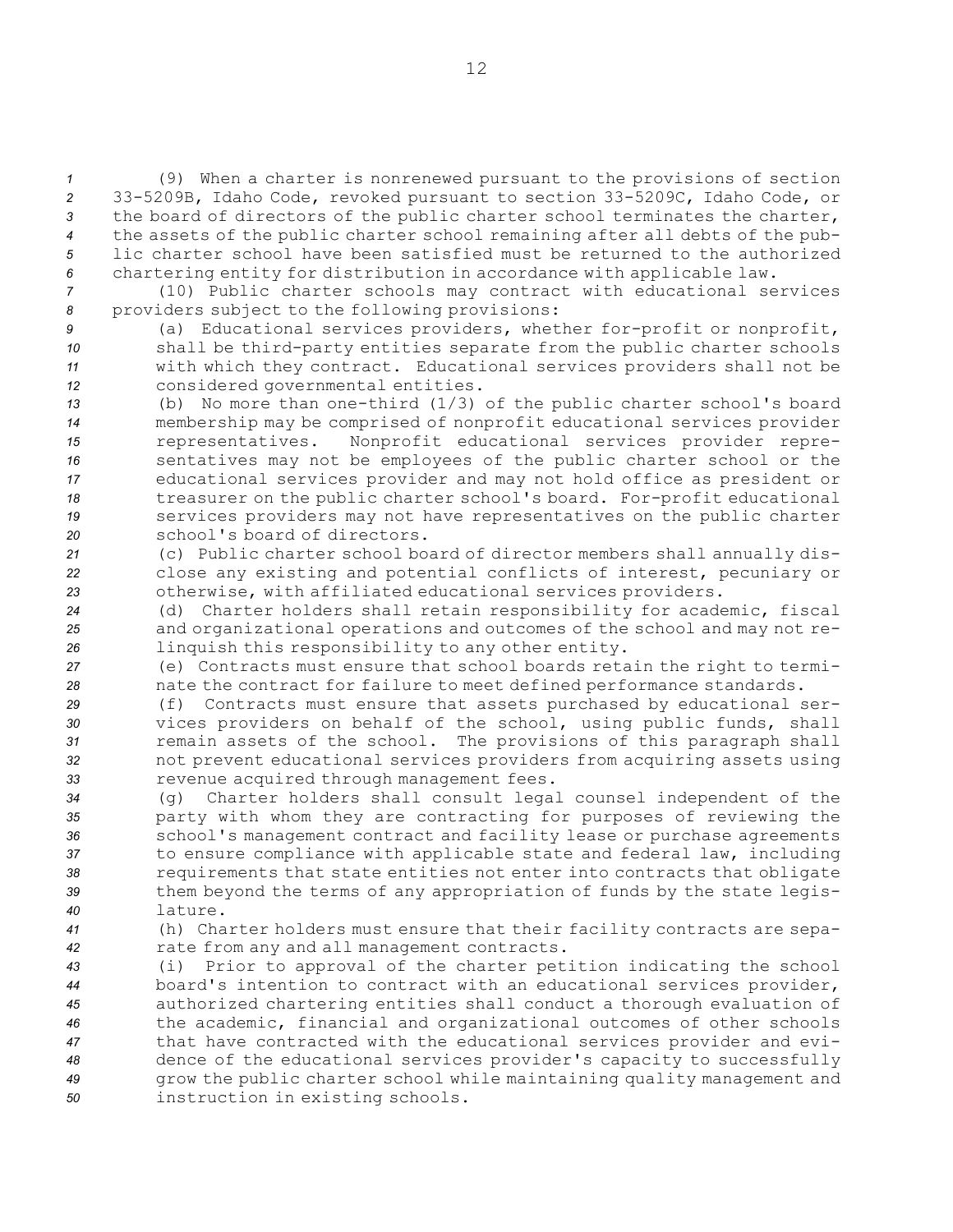(11) Admission procedures, including provision for overenrollment, shall provide that the initial admission procedures for <sup>a</sup> new public charter school or replication public charter school will be determined by lottery or other random method, except as otherwise provided herein. (a) If initial capacity is insufficient to enroll all pupils who submit <sup>a</sup> timely application, then the admission procedures may provide that preference shall be given in the following order: first, to children of founders, provided that this admission preference shall be limited to not more than ten percent (10%) of the capacity of the public charter 10 school; second, to siblings of pupils already selected by the lottery or other random method; third, to pupils seeking to transfer from an- other Idaho public charter school at which they have been enrolled for at least one (1) year, provided that this admission preference shall be subject to an existing written agreement for such preference between the subject charter schools; fourth, to students residing within the **primary attendance area of the public charter school; and fifth, by an**  equitable selection process such as <sup>a</sup> lottery or other random method. If so stated in its petition, <sup>a</sup> new public charter school or replication public charter school may include the children of full-time employees of the public charter school within the first priority group subject to the limitations therein. Otherwise, such children shall be included in the highest priority group for which they would otherwise be eligible. (b) If capacity is insufficient to enroll all pupils who submit <sup>a</sup> timely application for subsequent school terms, then the admission procedures may provide that preference shall be given in the following order: first, to pupils returning to the public charter school in the second or any subsequent year of its operation; second, to children of founders, provided that this admission preference shall be limited to not more than ten percent (10%) of the capacity of the public charter school; third, to siblings of pupils already enrolled in the public charter school; fourth, to pupils seeking to transfer from another Idaho pub- lic charter school at which they have been enrolled for at least one (1) year, provided that this admission preference shall be subject to an existing written agreement for such preference between the subject charter schools; fifth, to students residing within the primary at- tendance area of the public charter school; and sixth, by an equitable selection process such as <sup>a</sup> lottery or other random method. There shall be no carryover from year to year of the list maintained to fill vacan- cies. <sup>A</sup> new lottery shall be conducted each year to fill vacancies that become available. If so stated in its petition, <sup>a</sup> public charter school may include the following children within the second priority group subject to the limitations therein: (i) The children of full-time employees of the public charter

 school; and (ii) Children who attended the public charter school within the previous three (3) school years, but who withdrew as <sup>a</sup> result of the relocation of <sup>a</sup> parent or guardian due to an academic sabbati-cal, employer or military transfer or reassignment.

*<sup>49</sup>* Otherwise, such children shall be included in the highest priority *<sup>50</sup>* group for which they would otherwise be eligible.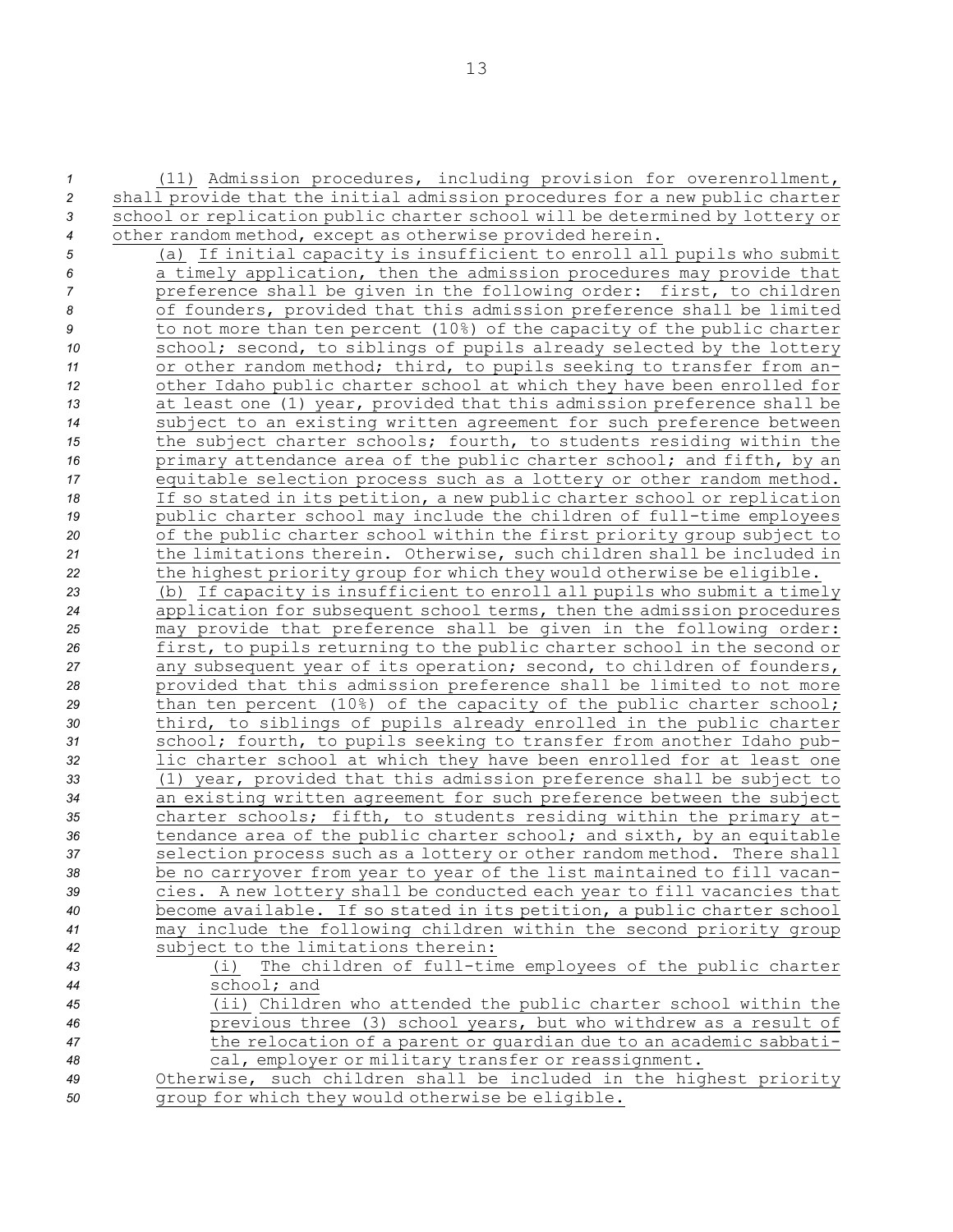(12) Public charter schools shall comply with section 33-119, Idaho Code, as it applies to secondary school accreditation. (13) Public charter school students shall be tested with the same stan- dardized tests as other Idaho public school students. SECTION 4. That Section 33-5210, Idaho Code, be, and the same is hereby amended to read as follows: 33-5210. APPLICATION OF SCHOOL LAW -- ACCOUNTABILITY -- EXEMPTION FROM STATE RULES. (1) All public charter schools are under the general super- vision of the state board of education. (2) Every authorized chartering entity that approves <sup>a</sup> charter shall be responsible for ensuring that each public charter school program approved by 12 that authorized chartering entity meets the terms of the charter, complies with the general education laws of the state unless specifically directed otherwise in this chapter, and operates in accordance with the state educa- tional standards of thoroughness pursuant to section 33-1612, Idaho Code. (3) Each public charter school shall comply with the financial report- ing requirements of section 33-701, subsections 5. through 10., Idaho Code, in the same manner as those requirements are imposed upon school districts and with laws governing safety including, but not limited to, sections 33-122 and 33-130, Idaho Code, and chapter 2, title 33, Idaho Code, and rules promulgated thereunder. (4) Other than as specified in this section, each public charter school is exempt from rules governing school districts, which rules have been pro- mulgated by the state board of education, with the exception of state rules relating to: (a) Teacher certification as necessitated by the provisions of section 27 33-5205(3)(g) 33-5206(3) and (4), Idaho Code; (b) Accreditation of the school as necessitated by the provisions of section 33-5205(3)(e) 33-5206(12), Idaho Code; (c) Qualifications of <sup>a</sup> student for attendance at an alternative school as necessitated by the provisions of section 33-5208(3), Idaho Code; (d) Requirements that all employees of the school undergo <sup>a</sup> criminal history check as required by section 33-130, Idaho Code; (e) Rules promulgated pursuant to section 33-1612, Idaho Code; and (fe) All rules which that specifically pertain to public charter schools promulgated by the state board of education.

*<sup>37</sup>* SECTION 5. That Section 33-5211, Idaho Code, be, and the same is hereby *38* amended to read as follows:

 33-5211. TECHNICAL SUPPORT AND INFORMATION. (1) Upon request, tThe state department of education shall provide technical assistance to persons or groups authorized chartering entities preparing or revising reviewing charter petitions or performance certificates, and to existing public char- ter schools in the same manner as such assistance is provided to traditional public schools and school districts.

*<sup>45</sup>* (2) Upon request, the state department of education shall provide the *<sup>46</sup>* following information concerning <sup>a</sup> public charter school whose petition has *<sup>47</sup>* been approved: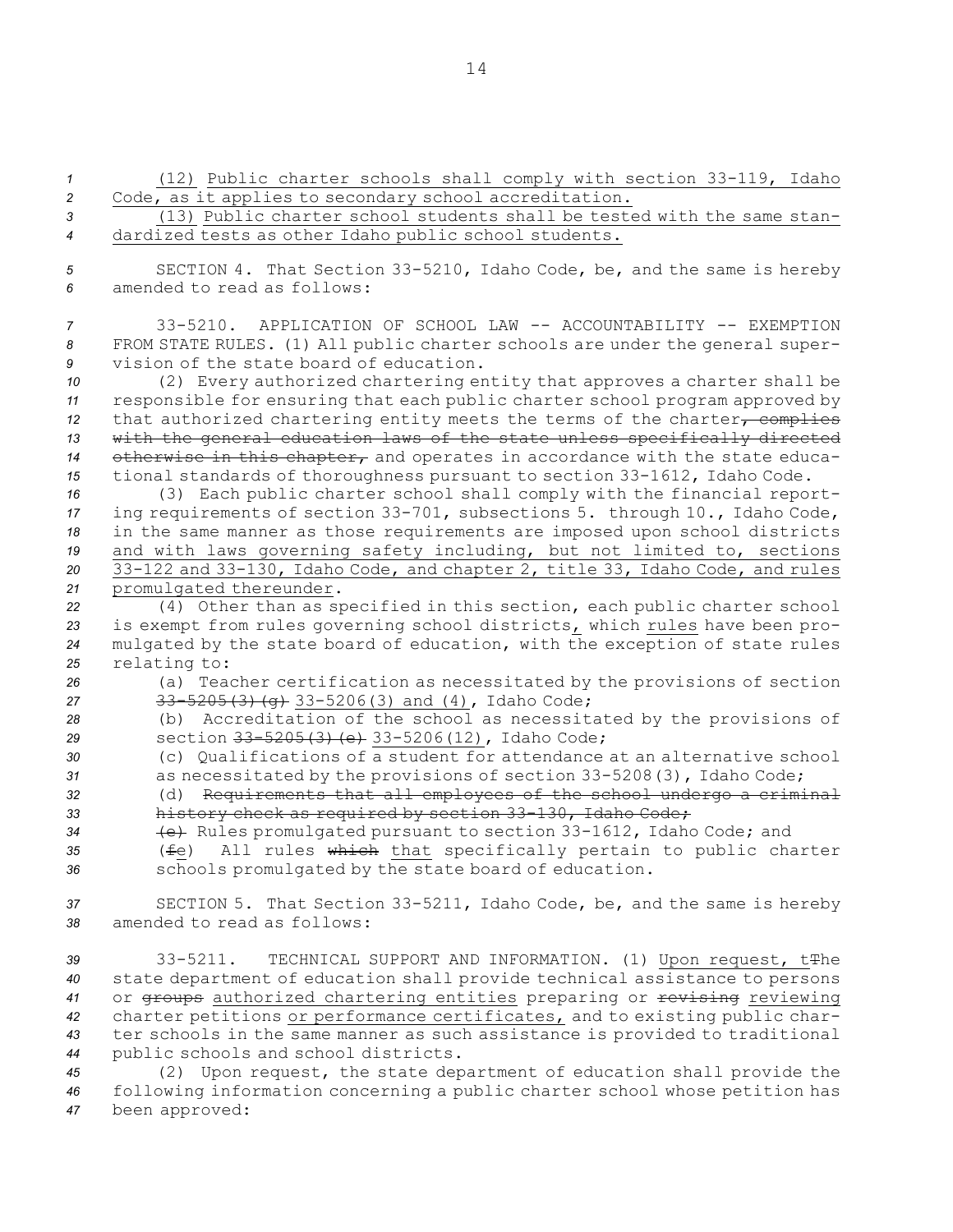*<sup>1</sup>* (a) The public charter school's charter and performance certificate;

*<sup>2</sup>* (b) The annual audit performed at the public charter school pursuant to *<sup>3</sup>* the public charter school petition; and

*<sup>4</sup>* (c) Any written report by the state board of education to the leg-*<sup>5</sup>* islature reviewing the educational effectiveness of public charter *6* schools.

 (3) At least one (1) person among <sup>a</sup> group of petitioners of <sup>a</sup> prospec- tive public charter school shall attend, in person or electronically, <sup>a</sup> public charter school workshop offered by the state department of educa- tion. The state department of education shall provide notice of dates and locations when workshops will be held, shall make earlier recorded workshops available electronically and shall provide proof of attendance to workshop attendees. Such proof shall be submitted by the petitioners to an authorized chartering entity along with the charter petition.

 (4) Prior to submission of <sup>a</sup> petition for <sup>a</sup> new or conversion public charter school to an authorized chartering entity, the state department of education must conduct <sup>a</sup> sufficiency review of the petition and provide to the petitioners, in writing, the findings of such review.

*<sup>19</sup>* SECTION 6. That Section 33-5202A, Idaho Code, be, and the same is hereby *20* amended to read as follows:

*<sup>21</sup>* 33-5202A. DEFINITIONS. As used in this chapter, unless the context re-*<sup>22</sup>* quires otherwise:

*<sup>23</sup>* (1) "Authorized chartering entity" means any of the following:

*<sup>24</sup>* (a) A local board of trustees of <sup>a</sup> school district in this state;

*<sup>25</sup>* (b) The public charter school commission created pursuant to the provi-*<sup>26</sup>* sions of this chapter;

*<sup>27</sup>* (c) An Idaho public college, university or community college;

*<sup>28</sup>* (d) <sup>A</sup> private, nonprofit Idaho-based, nonsectarian college or univer-*<sup>29</sup>* sity that is accredited by the same organization that accredits Idaho *<sup>30</sup>* public colleges and universities.

*<sup>31</sup>* (2) "Charter" means the grant of authority approved by the authorized *<sup>32</sup>* chartering entity to the board of directors of the public charter school.

*<sup>33</sup>* (3) "Charter holder" means the public charter school's board of direc-*<sup>34</sup>* tors to which <sup>a</sup> charter is granted pursuant chapter 52, title 33, Idaho Code.

 (4) "Educational services provider" means <sup>a</sup> nonprofit or for-profit entity that contracts with <sup>a</sup> public charter school to provide educational services and resources including administrative support and educational design, implementation or management.

 (5) "Founder" means <sup>a</sup> person, including employees or staff of <sup>a</sup> pub- lic charter school, who makes <sup>a</sup> material contribution toward the establish- ment of <sup>a</sup> public charter school in accordance with criteria determined by the board of directors of the public charter school, and who is designated as such at the time the board of directors acknowledges and accepts such con- tribution. The criteria for determining when <sup>a</sup> person is <sup>a</sup> founder shall not discriminate against any person on any basis prohibited by the federal or state constitutions or any federal, state or local law. The designation of <sup>a</sup> person as <sup>a</sup> founder, and the admission preferences available to the children of <sup>a</sup> founder, shall not constitute pecuniary benefits.